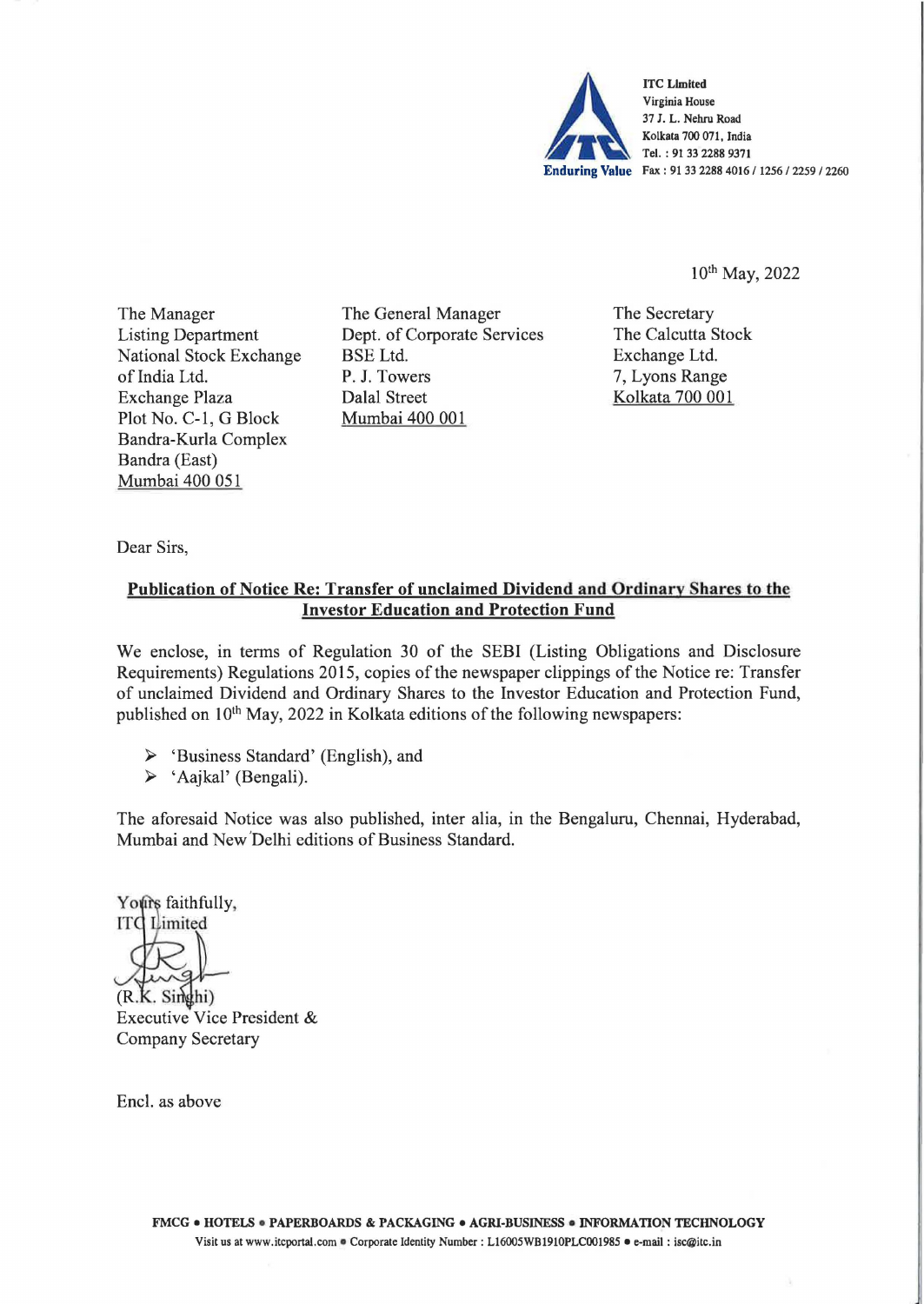

cc: Securities Exchange Commission Division of Corporate Finance Office of International Corporate Finance Mail Stop 3-9 450 Fifth Street Washington DC 20549 U.S.A.

cc: Societe de la Bourse de Luxembourg 35A Boulevard Joseph II L-1840 Luxembourg.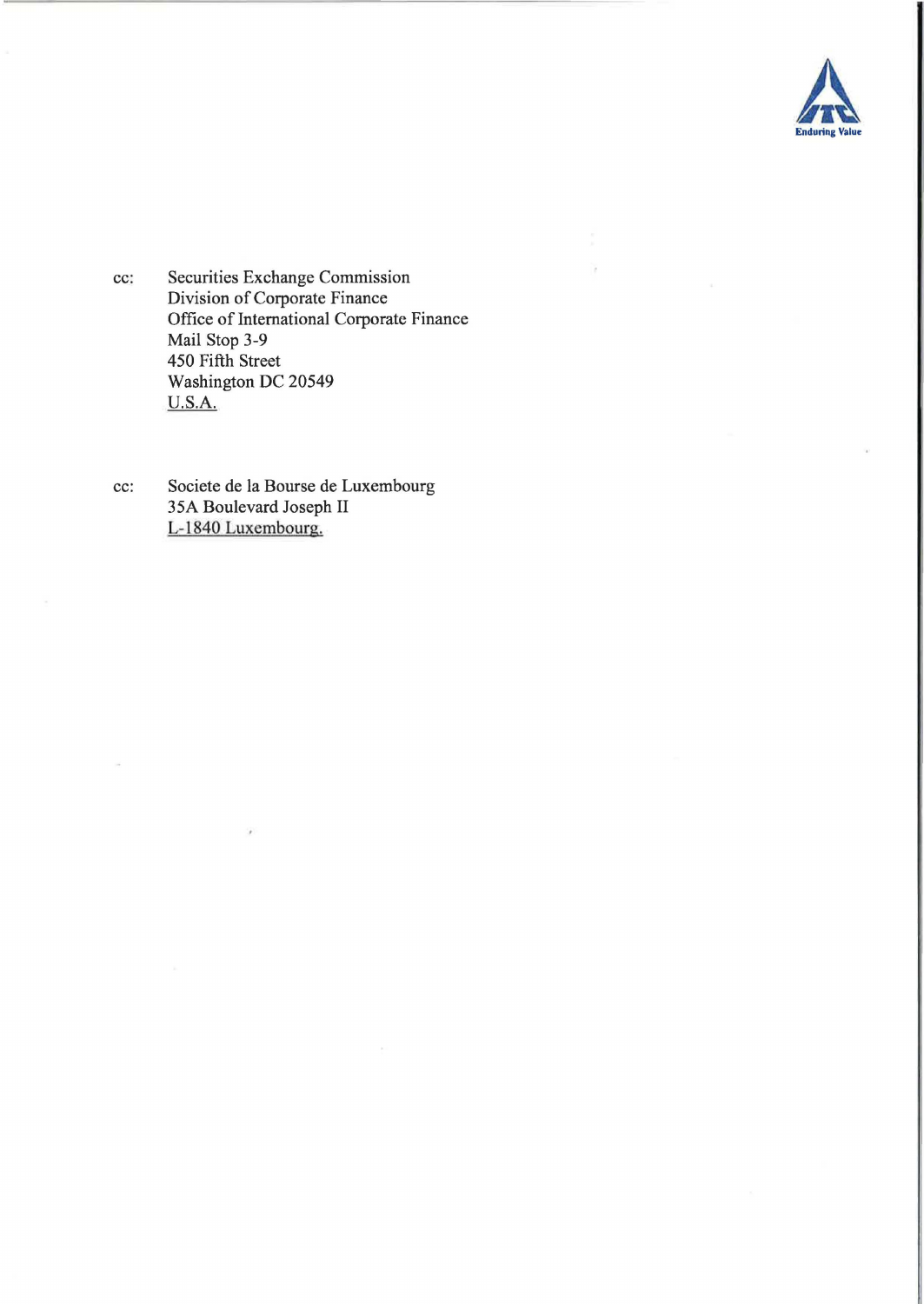## **Business Standard** KOLKATA | TUESDAY, 10 MAY 2022